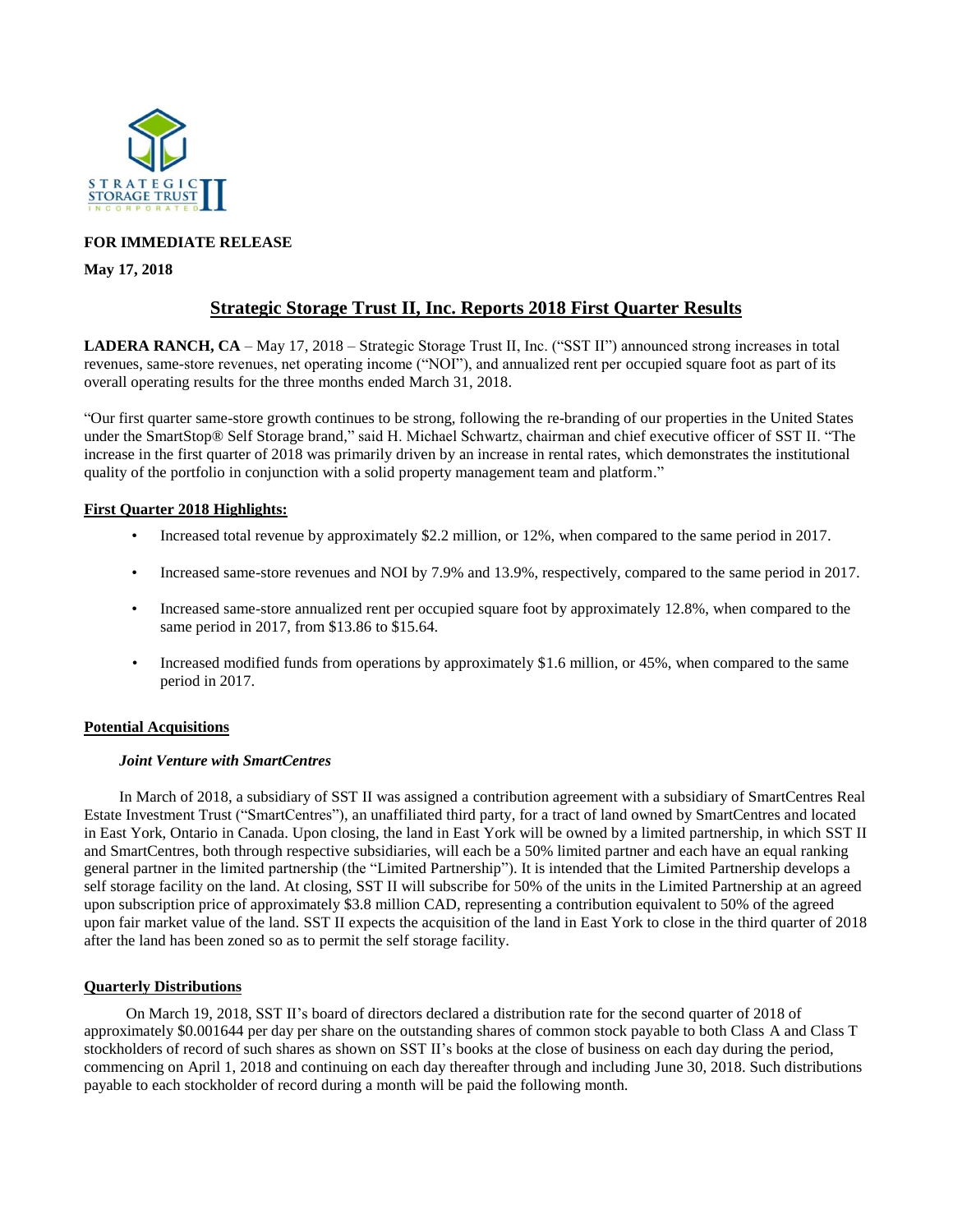### **Subsequent Events**

### *Updated NAV*

On April 19, 2018, the board of directors of SST II, upon recommendation of its nominating and corporate governance committee, approved an estimated value per share of its common stock of \$10.65 (a 4.2% increase from our previous estimated value per share of \$10.22) for its Class A shares and Class T shares based on the estimated value of SST II's assets less the estimated value of its liabilities, or net asset value, divided by the number of shares outstanding on a fully diluted basis, calculated as of December 31, 2017. See SST II's Current Report on Form 8-K filed with the SEC on April 20, 2018 for a description of the methodologies and assumptions used to determine, and the limitations of, the estimated value per share.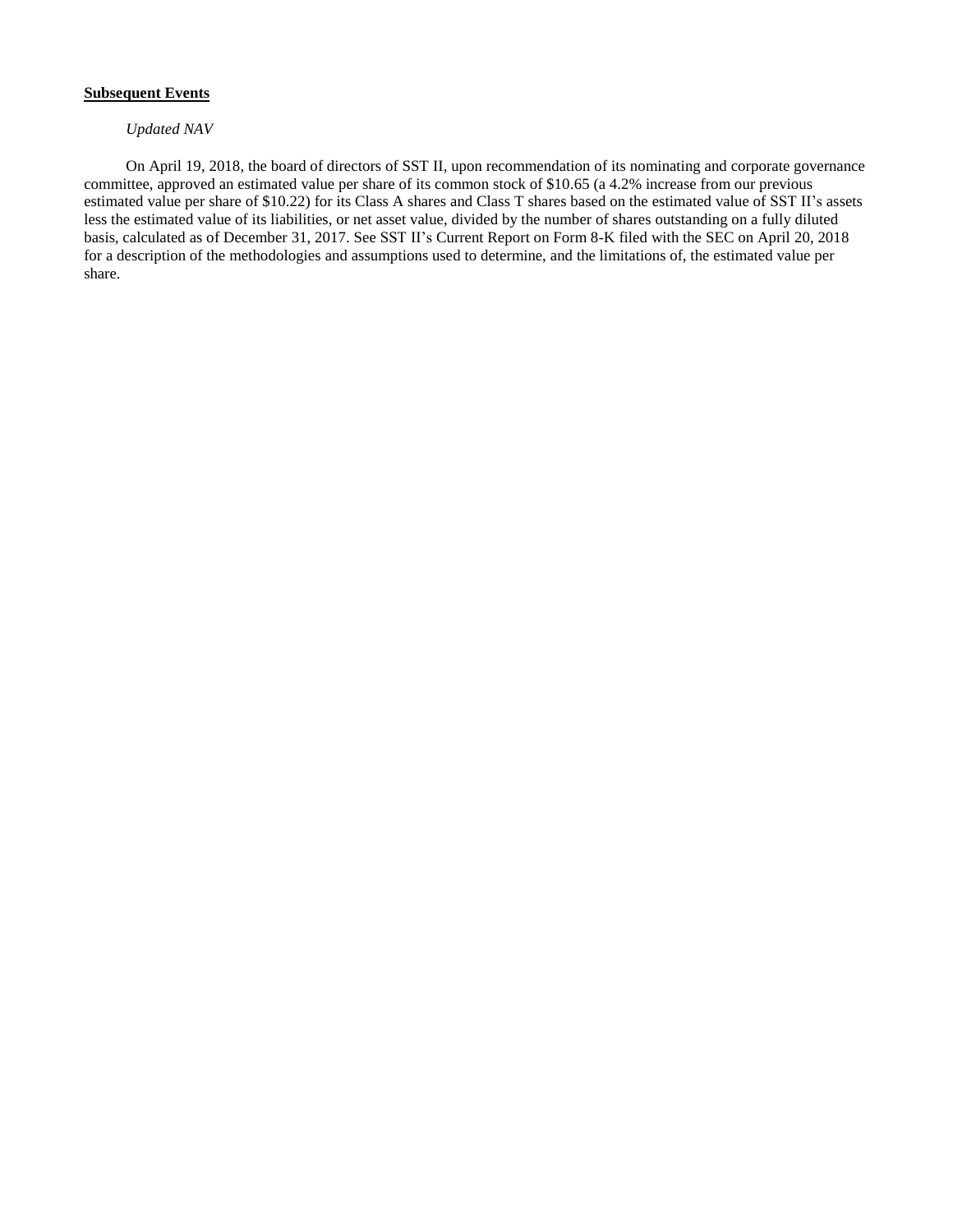## **STRATEGIC STORAGE TRUST II, INC. AND SUBSIDIARIES CONSOLIDATED BALANCE SHEETS**

|                                                                                                                                           | March 31,<br>2018<br>(Unaudited) |                   | December 31,<br>2017 |  |
|-------------------------------------------------------------------------------------------------------------------------------------------|----------------------------------|-------------------|----------------------|--|
| <b>ASSETS</b>                                                                                                                             |                                  |                   |                      |  |
| Real estate facilities:                                                                                                                   |                                  |                   |                      |  |
| Land                                                                                                                                      | \$<br>271,356,612                | \$                | 272,313,395          |  |
| <b>Buildings</b>                                                                                                                          | 511,753,796                      |                   | 514,648,107          |  |
| Site improvements                                                                                                                         | 42,637,296                       |                   | 42,717,975           |  |
|                                                                                                                                           | 825,747,704                      |                   | 829,679,477          |  |
| Accumulated depreciation                                                                                                                  | (39, 541, 014)                   |                   | (34, 686, 973)       |  |
|                                                                                                                                           | 786,206,690                      |                   | 794,992,504          |  |
| Construction in process                                                                                                                   | 92,447                           |                   | 92,519               |  |
| Real estate facilities, net                                                                                                               | 786,299,137                      |                   | 795,085,023          |  |
| Cash and cash equivalents                                                                                                                 | 5,122,092                        |                   | 7,355,422            |  |
| Restricted cash                                                                                                                           | 4,933,113                        |                   | 4,512,990            |  |
| Other assets, net                                                                                                                         | 7,534,239                        |                   | 5,563,600            |  |
| Debt issuance costs, net of accumulated amortization                                                                                      | 624,803                          |                   | 836,202              |  |
| Intangible assets, net of accumulated amortization                                                                                        | 2,897,058                        |                   | 4,144,601            |  |
| <b>Total assets</b>                                                                                                                       | \$<br>807,410,442                | \$                | 817,497,838          |  |
| <b>LIABILITIES AND EQUITY</b>                                                                                                             |                                  |                   |                      |  |
| Debt, net                                                                                                                                 | \$<br>392,049,437                | \$                | 396,792,902          |  |
| Accounts payable and accrued liabilities                                                                                                  | 7,794,092                        |                   | 7,451,849            |  |
| Due to affiliates                                                                                                                         | 2,933,255                        |                   | 2,965,904            |  |
| Distributions payable                                                                                                                     | 2,869,687                        |                   | 2,852,100            |  |
| <b>Total liabilities</b>                                                                                                                  | 405,646,471                      |                   | 410,062,755          |  |
| Commitments and contingencies                                                                                                             |                                  |                   |                      |  |
| Redeemable common stock                                                                                                                   | 27,341,428                       |                   | 24,497,059           |  |
| Equity:                                                                                                                                   |                                  |                   |                      |  |
| Strategic Storage Trust II, Inc. equity:                                                                                                  |                                  |                   |                      |  |
| Preferred stock, \$0.001 par value; 200,000,000 shares authorized; none<br>issued and outstanding at March 31, 2018 and December 31, 2017 |                                  |                   |                      |  |
| Class A common stock, \$0.001 par value; 350,000,000 shares authorized;<br>49,653,836 and 49,386,092 shares issued and outstanding at     |                                  |                   |                      |  |
| March 31, 2018 and December 31, 2017, respectively                                                                                        | 49,654                           |                   | 49,386               |  |
| Class T common stock, \$0.001 par value; 350,000,000 shares authorized;<br>7,399,104 and 7,350,142 shares issued and outstanding at       |                                  |                   |                      |  |
| March 31, 2018 and December 31, 2017, respectively                                                                                        | 7,400                            |                   | 7,351                |  |
| Additional paid-in capital                                                                                                                | 496,300,885                      |                   | 496,287,890          |  |
| <b>Distributions</b>                                                                                                                      | (68,799,918)                     |                   | (60, 561, 504)       |  |
| Accumulated deficit                                                                                                                       | (59, 302, 979)                   |                   | (58, 641, 776)       |  |
| Accumulated other comprehensive income                                                                                                    | 1,820,322                        |                   | 1,369,208            |  |
| Total Strategic Storage Trust II, Inc. equity                                                                                             | 370,075,364                      |                   | 378,510,555          |  |
| Noncontrolling interests in our Operating Partnership                                                                                     | 4,347,179                        |                   | 4,427,469            |  |
| <b>Total equity</b>                                                                                                                       | 374,422,543                      |                   | 382,938,024          |  |
| <b>Total liabilities and equity</b>                                                                                                       | \$<br>807,410,442                | $\boldsymbol{\$}$ | 817,497,838          |  |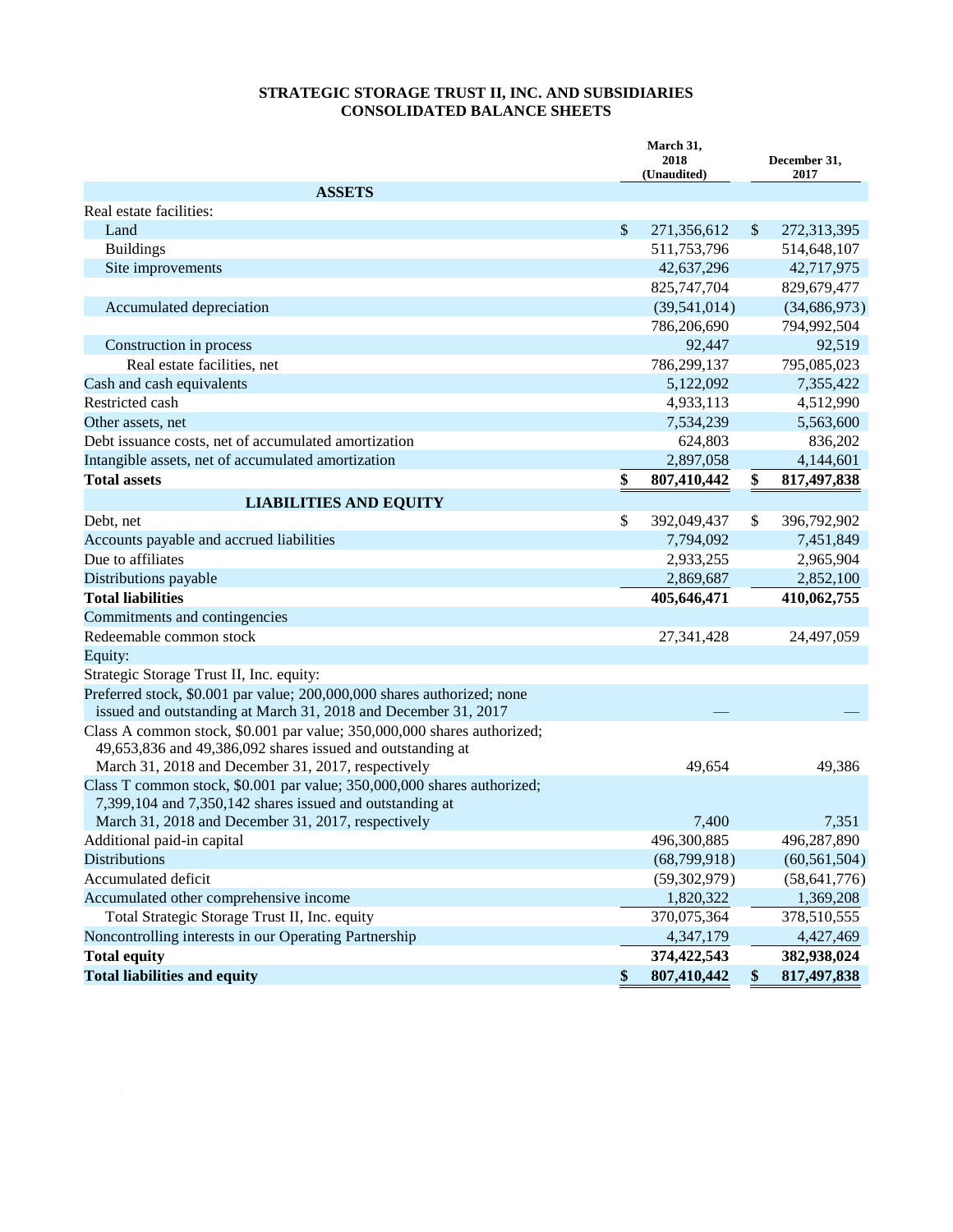### **STRATEGIC STORAGE TRUST II, INC. AND SUBSIDIARIES CONSOLIDATED STATEMENTS OF OPERATIONS (Unaudited)**

|                                                                                       | <b>Three Months Ended</b><br>March 31, |               |               |
|---------------------------------------------------------------------------------------|----------------------------------------|---------------|---------------|
|                                                                                       | 2018                                   |               | 2017          |
| Revenues:                                                                             |                                        |               |               |
| Self storage rental revenue                                                           | \$<br>19,432,415                       | $\mathsf{\$}$ | 17,612,186    |
| Ancillary operating revenue                                                           | 434,042                                |               | 95,360        |
| <b>Total revenues</b>                                                                 | 19,866,457                             |               | 17,707,546    |
| <b>Operating expenses:</b>                                                            |                                        |               |               |
| Property operating expenses                                                           | 5,946,103                              |               | 5,937,345     |
| Property operating expenses – affiliates                                              | 2,556,377                              |               | 2,358,997     |
| General and administrative                                                            | 1,202,934                              |               | 995,913       |
| Depreciation                                                                          | 5,066,544                              |               | 4,774,432     |
| Intangible amortization expense                                                       | 1,180,502                              |               | 3,714,656     |
| Acquisition expenses—affiliates                                                       | 8,305                                  |               | 212,577       |
| Other property acquisition expenses                                                   | 49,351                                 |               | 265,763       |
| <b>Total operating expenses</b>                                                       | 16,010,116                             |               | 18,259,683    |
| <b>Operating income (loss)</b>                                                        | 3,856,341                              |               | (552, 137)    |
| Other income (expense):                                                               |                                        |               |               |
| Interest expense                                                                      | (4,362,065)                            |               | (3,564,304)   |
| Interest expense—accretion of fair market value of<br>secured debt                    | 114,360                                |               | 8,634         |
| Interest expense—debt issuance costs                                                  | (319, 383)                             |               | (1,029,326)   |
| Other                                                                                 | 43,700                                 |               | (84, 347)     |
| <b>Net loss</b>                                                                       | (667, 047)                             |               | (5,221,480)   |
| Net loss attributable to the noncontrolling interests<br>in our Operating Partnership | 5,844                                  |               | 30,366        |
| Net loss attributable to Strategic Storage Trust II, Inc.<br>common stockholders      | \$<br>(661, 203)                       | \$            | (5, 191, 114) |
| Net loss per Class A share – basic and diluted                                        | \$<br>(0.01)                           | $\sqrt$       | (0.09)        |
| Net loss per Class T share – basic and diluted                                        | \$<br>(0.01)                           | \$            | (0.09)        |
| Weighted average Class A shares outstanding – basic<br>and diluted                    | 49,501,089                             |               | 48,261,978    |
| Weighted average Class T shares outstanding – basic<br>and diluted                    | 7,375,319                              |               | 7,139,168     |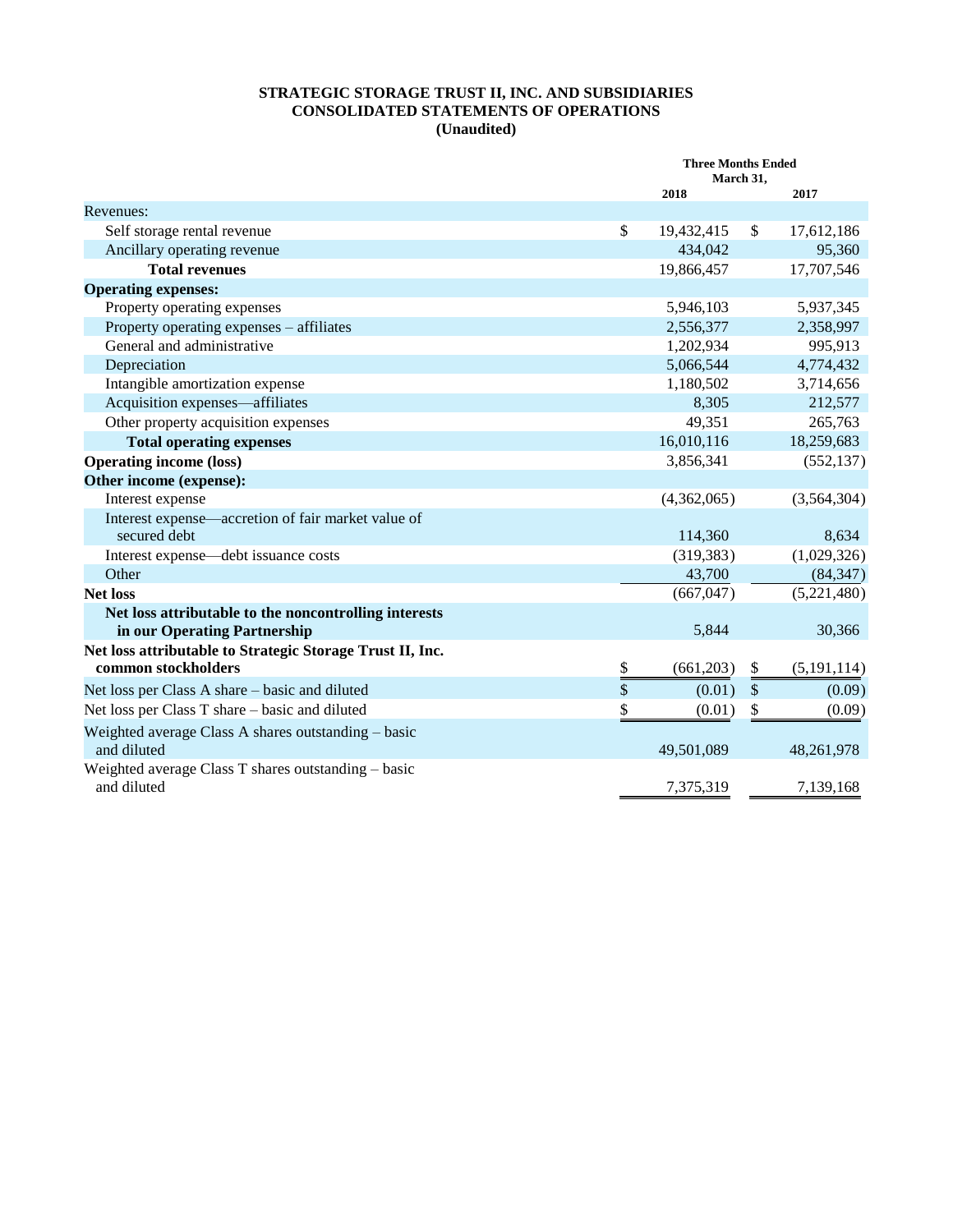### **STRATEGIC STORAGE TRUST II, INC. AND SUBSIDIARIES NON-GAAP MEASURE – COMPUTATION OF MODIFIED FUNDS FROM OPERATIONS (Unaudited)**

|                                                                  | <b>Three Months</b><br><b>Ended</b><br>March 31,<br>2018 |               | <b>Three Months</b><br><b>Ended</b><br>March 31,<br>2017 |
|------------------------------------------------------------------|----------------------------------------------------------|---------------|----------------------------------------------------------|
| Net loss (attributable to common stockholders)                   | \$<br>(661,203)                                          | <sup>\$</sup> | (5, 191, 114)                                            |
| Add:                                                             |                                                          |               |                                                          |
| Depreciation                                                     | 5,003,587                                                |               | 4,740,246                                                |
| Amortization of intangible assets                                | 1,180,502                                                |               | 3,714,656                                                |
| Deduct:                                                          |                                                          |               |                                                          |
| Adjustment for noncontrolling interests                          | (54,240)                                                 |               | (53, 631)                                                |
| FFO (attributable to common stockholders)                        | 5,468,646                                                |               | 3,210,157                                                |
| Other Adjustments:                                               |                                                          |               |                                                          |
| Acquisition expenses $(1)$                                       | 57,656                                                   |               | 478,340                                                  |
| Accretion of fair market value of secured debt $(2)$             | (114,360)                                                |               | (8,634)                                                  |
| Foreign currency and interest rate derivative gains, $net^{(3)}$ | (91,055)                                                 |               |                                                          |
| Adjustment for noncontrolling interests                          | 1,508                                                    |               | (1,239)                                                  |
| <b>MFFO</b> (attributable to common stockholders)                | \$<br>5,322,395                                          | $\mathbb{S}$  | 3.678.624                                                |

SST II's results of operations for the three months ended March 31, 2018 and 2017 were significantly impacted by a favorable increase in same-store net operating income and their acquisitions.

- (1) In evaluating investments in real estate, SST II differentiates the costs to acquire the investment from the operations derived from the investment. Such information would be comparable only for publicly registered, non-traded REITs that have generally completed their acquisition activity and have other similar operating characteristics. By excluding any expensed acquisition related expenses, SST II believes MFFO provides useful supplemental information that is comparable for each type of real estate investment and is consistent with management's analysis of the investing and operating performance of SST II's properties. Acquisition fees and expenses include payments to SST II's advisor and third parties. Acquisition related expenses that do not meet SST II's capitalization policy under GAAP are considered operating expenses and as expenses included in the determination of net income (loss) and income (loss) from continuing operations, both of which are performance measures under GAAP. All paid and accrued acquisition fees and expenses will have negative effects on returns to investors, the potential for future distributions, and cash flows generated by SST II, unless earnings from operations or net sales proceeds from the disposition of other properties are generated to cover the purchase price of the property, these fees and expenses and other costs related to such property.
- $(2)$  This represents the difference between the stated interest rate and the estimated market interest rate on assumed notes as of the date of acquisition. Such amounts have been excluded from MFFO because SST II believes MFFO provides useful supplementary information by focusing on operating fundamentals, rather than events not related to SST II's normal operations. SST II is responsible for managing interest rate risk and does rely on another party to manage such risk.
- (3) This represents the mark-to-market adjustment for SST II's derivative instruments not designated for hedge accounting and the ineffective portion of the change in fair value of derivatives recognized in earnings. These derivative contracts are intended to manage SST II's exposure to interest rate and foreign currency risk.

### *Non-cash Items Included in Net Loss:*

Provided below is additional information related to selected non-cash items included in net loss above, which may be helpful in assessing SST II's operating results:

• Debt issuance costs of approximately \$0.3 million and \$1.0 million, respectively, were recognized for the three months ended March 31, 2018 and 2017.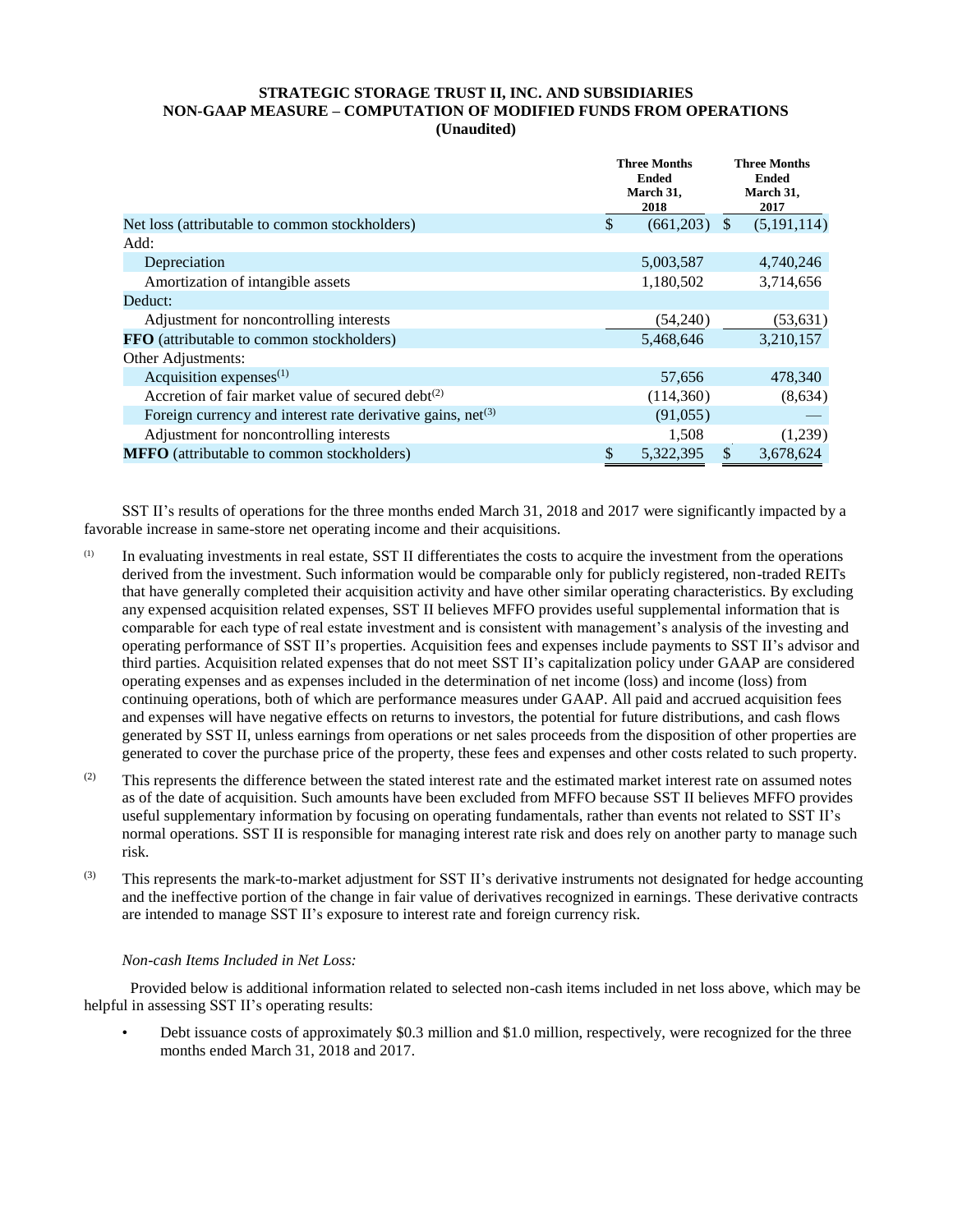### **STRATEGIC STORAGE TRUST II, INC. AND SUBSIDIARIES NON-GAAP MEASURE – COMPUTATION OF SAME-STORE OPERATING RESULTS (Unaudited)**

The following table sets forth operating data for SST II's same-store facilities (those properties included in the consolidated results of operations since January 1, 2017 excluding Oakville I, which completed development during the second quarter of 2016) for the three months ended March 31, 2018 and 2017. SST II considers the following data to be meaningful as this allows for the comparison of results without the effects of acquisition or development activity.

|                               | <b>Same-Store Facilities</b> |              |               | <b>Non Same-Store Facilities</b> |         |               |                  | <b>Total</b>           |               |  |
|-------------------------------|------------------------------|--------------|---------------|----------------------------------|---------|---------------|------------------|------------------------|---------------|--|
|                               |                              |              | $\frac{0}{0}$ |                                  |         | $\frac{0}{0}$ |                  |                        | $\frac{0}{0}$ |  |
|                               | 2018                         | 2017         | <b>Change</b> | 2018                             | 2017    | <b>Change</b> | 2018             | 2017                   | <b>Change</b> |  |
| Revenue $(1)$                 | \$17,821,818                 | \$16,524,326 | 7.9%          | \$2,044,639 \$1,183,220          |         |               | N/M \$19,866,457 | \$17,707,546           | 12.2%         |  |
| Property operating            |                              |              |               |                                  |         |               |                  |                        |               |  |
| expenses <sup>(2)</sup>       | 6,166,286                    | 6,290,794    | $(2.0)\%$     | 969,063                          | 717,978 | N/M           | 7,135,349        | 7,008,772              | 1.8%          |  |
| Operating income              | \$11,655,532                 | \$10,233,532 | 13.9%         | $$1,075,576$ \$                  | 465,242 |               | N/M \$12,731,108 | \$10,698,774           | 19.0%         |  |
| Number of facilities          | 76                           | 76           |               |                                  |         |               | 83               | 83                     |               |  |
| Rentable square feet $(3)$    | 5,433,400                    | 5,433,400    |               | 596,200                          | 596,200 |               | 6,029,600        | 6,029,600              |               |  |
| Average physical              |                              |              |               |                                  |         |               |                  |                        |               |  |
| $\alpha$ occupancy $(4)$      | 88.7%                        | 92.1%        |               | N/M                              | N/M     |               | 88.5%            | 90.1%                  |               |  |
| Annualized rent per           |                              |              |               |                                  |         |               |                  |                        |               |  |
| occupied square foot $(5)$ \$ | 15.64                        | \$<br>13.86  |               | N/M                              | N/M     | \$            | 15.70            | 13.67<br><sup>\$</sup> |               |  |

#### N/M Not meaningful

- (1) Revenue includes rental revenue, ancillary revenue, and administrative and late fees.<br>(2) Property operating sympatics sympathes correcte concrete administrative sympathes
- (2) Property operating expenses excludes corporate general and administrative expenses, asset management fees, interest expense, depreciation, amortization expense, and acquisition expenses, but includes property management fees.
- $(3)$  Of the total rentable square feet, parking represented approximately 540,000 square feet as of March 31, 2018 and 2017. On a same-store basis, for the same periods, parking represented approximately 530,000 square feet.
- $(4)$  Determined by dividing the sum of the month-end occupied square feet for the applicable group of facilities for each applicable period by the sum of their month-end rentable square feet for the period.
- $\overrightarrow{S}$  Determined by dividing the aggregate realized rental revenue for each applicable period by the aggregate of the monthend occupied square feet for the period. Properties are included in the respective calculations in their first full month of operations, as appropriate. SST II has excluded the realized rental revenue and occupied square feet related to parking herein for the purpose of calculating annualized rent per occupied square foot.

SST II's increase in same-store revenue of approximately \$1.3 million was primarily the result of increased annualized rent per occupied square foot of approximately 12.8%, net of decreased average physical occupancy of 3.4% for the three months ended March 31, 2018 over the three months ended March 31, 2017.

SST II's same-store property operating expenses decreased by approximately \$0.1 million for the three months ended March 31, 2018 compared to the three months ended March 31, 2017 primarily due to a decrease in repairs and maintenance and payroll expenses.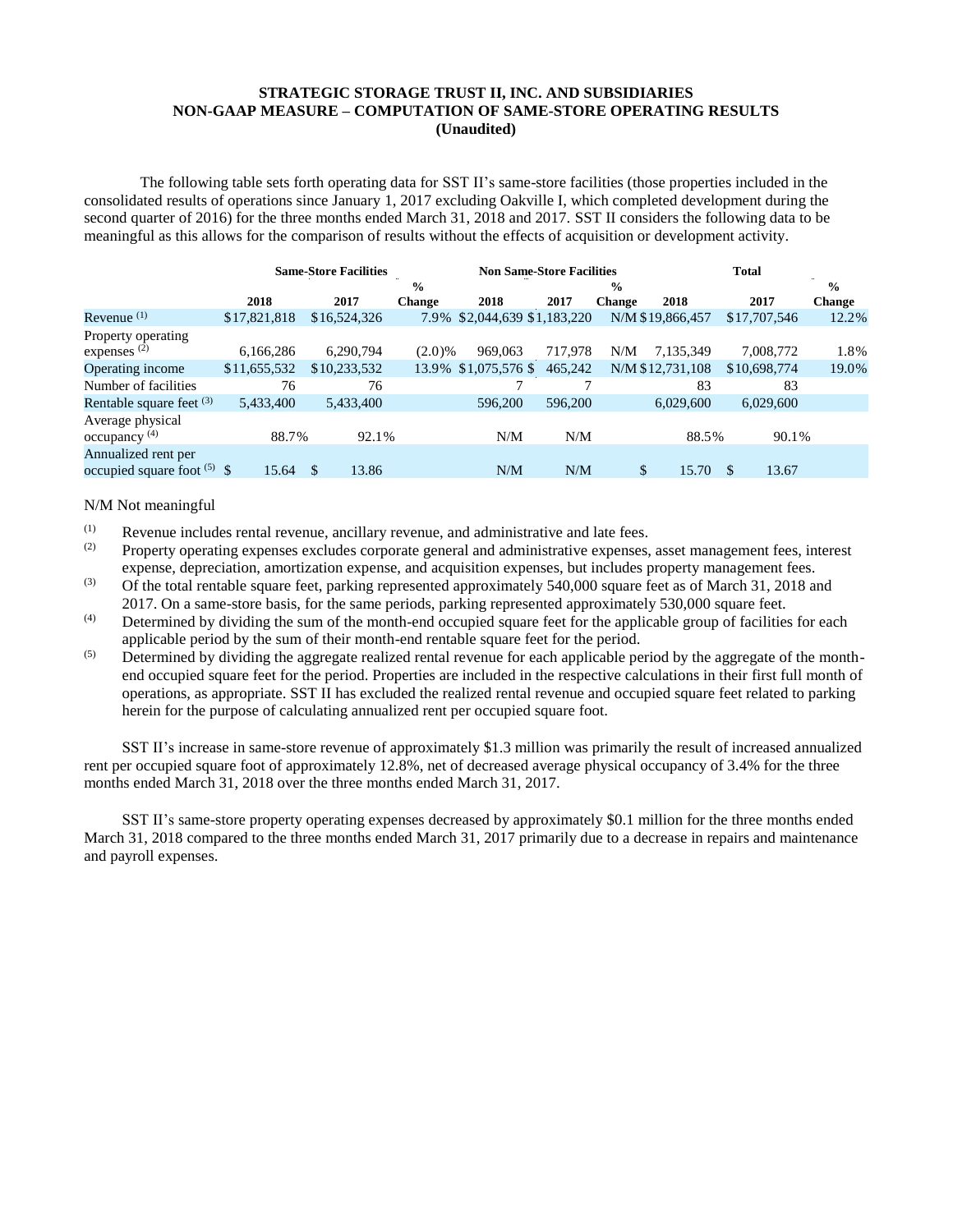The following table presents a reconciliation of net loss to net operating income as presented on SST II's consolidated statements of operations for the periods indicated:

|                                                                 | For the Three Months Ended March 31, |    |             |  |
|-----------------------------------------------------------------|--------------------------------------|----|-------------|--|
|                                                                 | 2018                                 |    | 2017        |  |
| <b>Net loss</b>                                                 | \$<br>(667,047)                      | \$ | (5,221,480) |  |
| Adjusted to exclude:                                            |                                      |    |             |  |
| Asset management fees <sup>(1)</sup>                            | 1,367,131                            |    | 1,287,570   |  |
| General and administrative                                      | 1,202,934                            |    | 995,913     |  |
| Depreciation                                                    | 5,066,544                            |    | 4,774,432   |  |
| Intangible amortization expense                                 | 1,180,502                            |    | 3,714,656   |  |
| Acquisition expenses—affiliates                                 | 8.305                                |    | 212,577     |  |
| Other property acquisition expenses                             | 49.351                               |    | 265,763     |  |
| Interest expense                                                | 4,362,065                            |    | 3,564,304   |  |
| Interest expense—accretion of fair market value of secured debt | (114,360)                            |    | (8,634)     |  |
| Interest expense—debt issuance costs                            | 319,383                              |    | 1,029,326   |  |
| Other                                                           | (43,700)                             |    | 84,347      |  |
| <b>Operating income</b>                                         | 12,731,108                           |    | 10,698,774  |  |

(1) Asset management fees are included in Property operating expenses – affiliates in the consolidated statements of operations.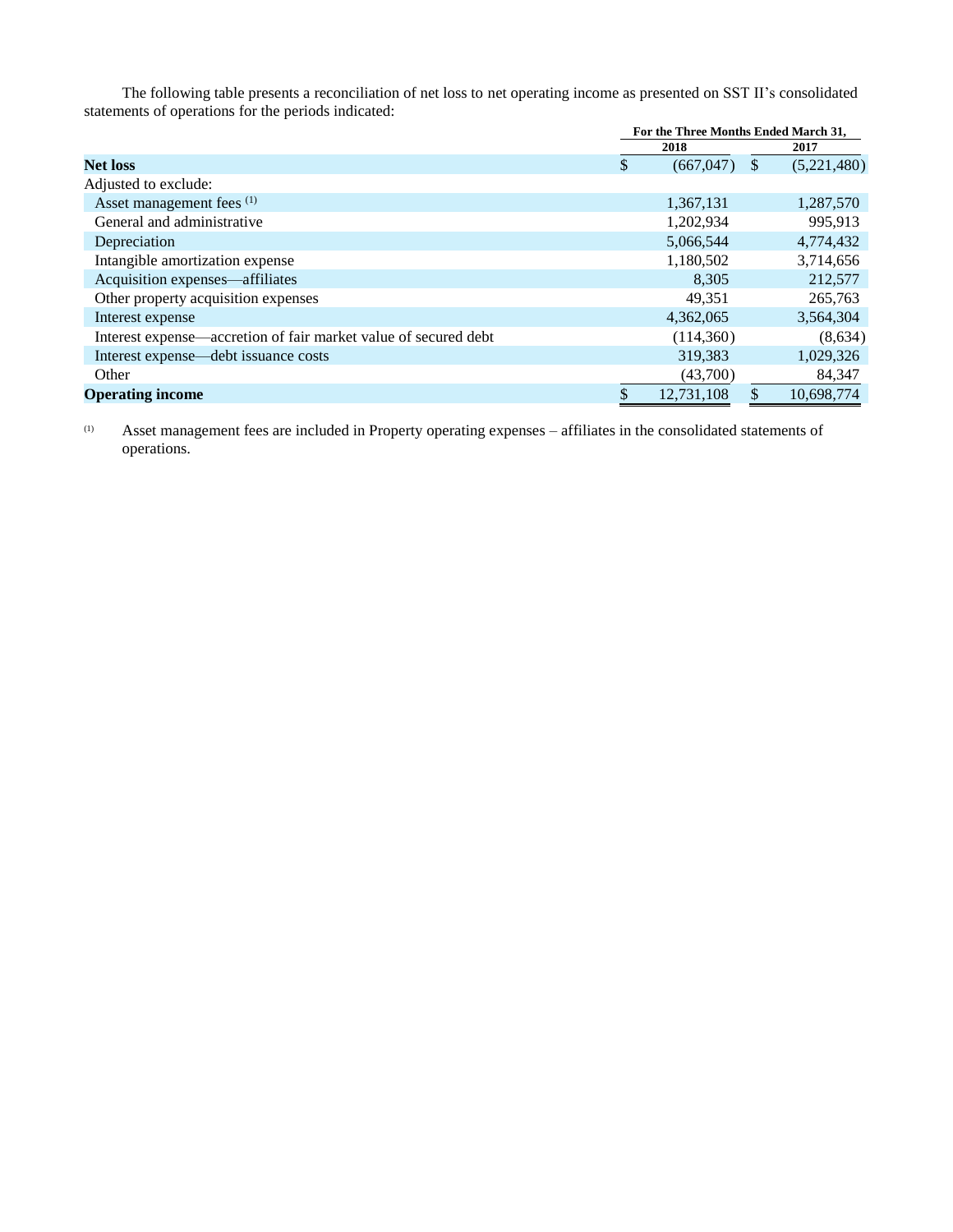### **ADDITIONAL INFORMATION REGARDING NOI, FFO, and MFFO**

#### **Net Operating Income ("NOI")**

NOI is a non-GAAP measure that SST II defines as net income (loss), computed in accordance with GAAP, generated from properties before corporate general and administrative expenses, costs incurred in connection with the property management change, asset management fees, interest expense, depreciation, amortization, acquisition expenses and other non-property related expenses. SST II believes that NOI is useful for investors as it provides a measure of the operating performance of its operating assets because NOI excludes certain items that are not associated with the ongoing operation of the properties. Additionally, SST II believes that NOI is a widely accepted measure of comparative operating performance in the real estate community. However, SST II's use of the term NOI may not be comparable to that of other real estate companies as they may have different methodologies for computing this amount.

### **Funds from Operations ("FFO") and Modified Funds from Operations ("MFFO")**

Due to certain unique operating characteristics of real estate companies, the National Association of Real Estate Investment Trusts, or NAREIT, an industry trade group, has promulgated a measure known as funds from operations, or FFO, which SST II believes to be an appropriate supplemental measure to reflect the operating performance of a REIT. The use of FFO is recommended by the REIT industry as a supplemental performance measure. FFO is not equivalent to SST II's net income (loss) as determined under GAAP.

SST II defines FFO, a non-GAAP measure, consistent with the standards established by the White Paper on FFO approved by the Board of Governors of NAREIT, as revised in February 2004, or the White Paper. The White Paper defines FFO as net income (loss) computed in accordance with GAAP, excluding gains or losses from sales of property and asset impairment write downs, plus depreciation and amortization, and after adjustments for unconsolidated partnerships and joint ventures. Adjustments for unconsolidated partnerships and joint ventures are calculated to reflect FFO on the same basis. SST II's FFO calculation complies with NAREIT's policy described above.

The historical accounting convention used for real estate assets requires straight-line depreciation of buildings and improvements, which implies that the value of real estate assets diminishes predictably over time. Diminution in value may occur if such assets are not adequately maintained or repaired and renovated as required by relevant circumstances or other measures necessary to maintain the assets are not undertaken. However, SST II believes that, since real estate values historically rise and fall with market conditions, including inflation, interest rates, the business cycle, unemployment and consumer spending, presentations of operating results for a REIT using historical accounting for depreciation may be less informative. In addition, in the determination of FFO, SST II believes it is appropriate to disregard impairment charges, as this is a fair value adjustment that is largely based on market fluctuations and assessments regarding general market conditions which can change over time. An asset will only be evaluated for impairment if certain impairment indications exist and if the carrying value, or book value, exceeds the total estimated undiscounted future cash flows (including net rental revenues, net proceeds on the sale of the property, and any other ancillary cash flows at a property or group level under GAAP) from such asset. Testing for impairment is a continuous process and is analyzed on a quarterly basis. Investors should note, however, that determinations of whether impairment charges have been incurred are based partly on anticipated operating performance, because estimated undiscounted future cash flows from a property, including estimated future net rental revenues, net proceeds on the sale of the property, and certain other ancillary cash flows, are taken into account in determining whether an impairment charge has been incurred. While impairment charges are excluded from the calculation of FFO as described above, investors are cautioned that due to the fact that impairments are based on estimated future undiscounted cash flows and that SST II intends to have a relatively limited term of operations; it could be difficult to recover any impairment charges through the eventual sale of the property. To date, SST II has not recognized any impairments.

Historical accounting for real estate involves the use of GAAP. Any other method of accounting for real estate such as the fair value method cannot be construed to be any more accurate or relevant than the comparable methodologies of real estate valuation found in GAAP. Nevertheless, SST II believes that the use of FFO, which excludes the impact of real estate related depreciation and amortization and impairments, assists in providing a more complete understanding of SST II's performance to investors and to management, and when compared year over year, reflects the impact on SST II's operations from trends in occupancy rates, rental rates, operating costs, general and administrative expenses, and interest costs, which may not be immediately apparent from net income (loss).

However, FFO or modified funds from operations ("MFFO"), discussed below, should not be construed to be more relevant or accurate than the current GAAP methodology in calculating net income (loss) or in its applicability in evaluating SST II's operating performance. The method utilized to evaluate the value and performance of real estate under GAAP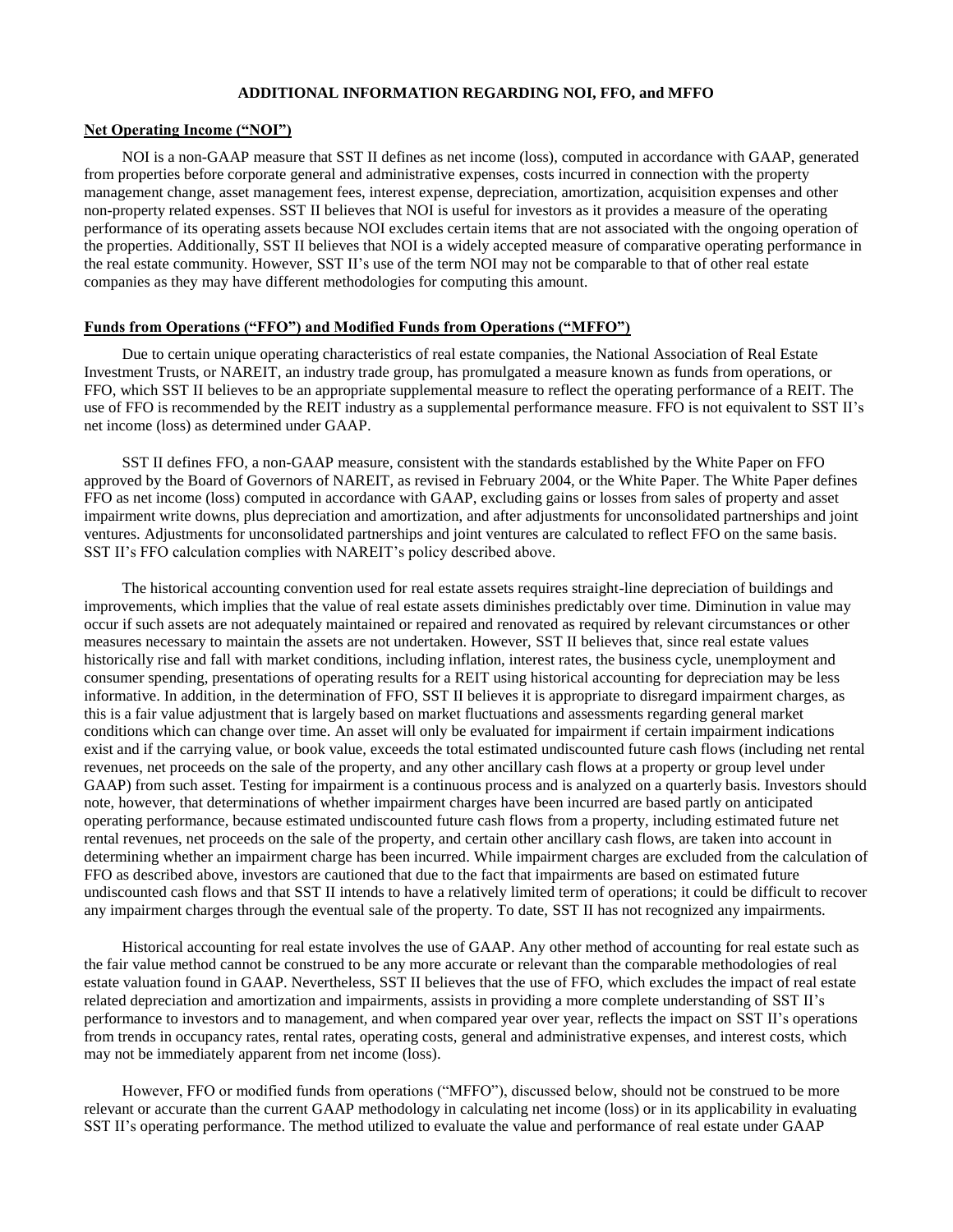should be considered a more relevant measure of operational performance and is, therefore, given more prominence than the non-GAAP FFO and MFFO measures and the adjustments to GAAP in calculating FFO and MFFO.

Changes in the accounting and reporting rules under GAAP that were put into effect and other changes to GAAP accounting for real estate subsequent to the establishment of NAREIT's definition of FFO have prompted an increase in cashsettled expenses, specifically acquisition fees and expenses. Prior to January 1, 2018, when SST II adopted new accounting guidance, such costs were entirely expensed as operating expenses under GAAP. Subsequent to January 1, 2018, certain of such costs continue to be expensed. SST II believes these fees and expenses do not affect SST II's overall long-term operating performance. Publicly registered, non-traded REITs typically have a significant amount of acquisition activity and are substantially more dynamic during their initial years of investment and operation. The purchase of properties, and the corresponding expenditures associated with that process, is a key feature of SST II's business plan in order to generate operational income and cash flow in order to make distributions to investors. While other start-up entities may also experience significant acquisition activity during their initial years, SST II believes that publicly registered, non-traded REITs are unique in that they typically have a limited life with targeted exit strategies within a relatively limited time frame after the acquisition activity ceases. SST II has used the proceeds raised in our Offering, including our DRP Offering, to acquire properties, and expects to begin the process of achieving a liquidity event (*i.e.*, listing of their shares of common stock on a national securities exchange, a merger or sale, the sale of all or substantially all of their assets, or another similar transaction) within three to five years after the completion of their Primary Offering, which is generally comparable to other publicly registered, non-traded REITs. Thus, they do not intend to continuously purchase assets and intend to have a limited life. The decision whether to engage in any liquidity event is in the sole discretion of SST II's board of directors. Due to the above factors and other unique features of publicly registered, non-traded REITs, the Investment Program Association, or the IPA, an industry trade group, has standardized a measure known as MFFO, which the IPA has recommended as a supplemental measure for publicly registered, non-traded REITs and which SST II believes to be another appropriate supplemental measure to reflect the operating performance of a publicly registered, non-traded REIT having the characteristics described above. MFFO is not equivalent to net income (loss) as determined under GAAP, and MFFO may not be a useful measure of the impact of long-term operating performance on value if SST II does not ultimately engage in a liquidity event. SST II believes that, because MFFO excludes any acquisition fees and expenses that affect their operations only in periods in which properties are acquired and that they considers more reflective of investing activities, as well as other non-operating items included in FFO, MFFO can provide, on a going-forward basis, an indication of the sustainability (that is, the capacity to continue to be maintained) of their operating performance after the period in which they are acquiring their properties and once their portfolio is in place. By providing MFFO, they believe they are presenting useful information that assists investors and analysts to better assess the sustainability of their operating performance after their primary offering has been completed and their properties have been acquired. SST II also believes that MFFO is a recognized measure of sustainable operating performance by the publicly registered, non-traded REIT industry. Further, they believe MFFO is useful in comparing the sustainability of their operating performance after their primary offering and acquisitions are completed with the sustainability of the operating performance of other real estate companies that are not as involved in acquisition activities. Investors are cautioned that MFFO should only be used to assess the sustainability of SST II's operating performance after their primary offering has been completed and properties have been acquired, as it excludes any acquisition fees and expenses that have a negative effect on SST II's operating performance during the periods in which properties are acquired.

We define MFFO, a non-GAAP measure, consistent with the IPA's Guideline 2010-01, Supplemental Performance Measure for Publicly Registered, Non-Listed REITs: Modified Funds From Operations (the "Practice Guideline") issued by the IPA in November 2010. The Practice Guideline defines MFFO as FFO further adjusted for the following items included in the determination of GAAP net income (loss): acquisition fees and expenses; amounts relating to straight line rents and amortization of above or below intangible lease assets and liabilities; accretion of discounts and amortization of premiums on debt investments; non-recurring impairments of real estate related investments; mark-to-market adjustments included in net income; non-recurring gains or losses included in net income from the extinguishment or sale of debt, hedges, foreign exchange, derivatives or securities holdings where trading of such holdings is not a fundamental attribute of the business plan, unrealized gains or losses resulting from consolidation from, or deconsolidation to, equity accounting, adjustments relating to contingent purchase price obligations included in net income, and after adjustments for consolidated and unconsolidated partnerships and joint ventures, with such adjustments calculated to reflect MFFO on the same basis. The accretion of discounts and amortization of premiums on debt investments, unrealized gains and losses on hedges, foreign exchange, derivatives or securities holdings, unrealized gains and losses resulting from consolidations, as well as other listed cash flow adjustments are adjustments made to net income (loss) in calculating cash flows from operations and, in some cases, reflect gains or losses which are unrealized and may not ultimately be realized.

SST II's MFFO calculation complies with the IPA's Practice Guideline described above. In calculating MFFO, SST II excludes acquisition related expenses, the amortization of fair value adjustments related to debt, mark to market adjustments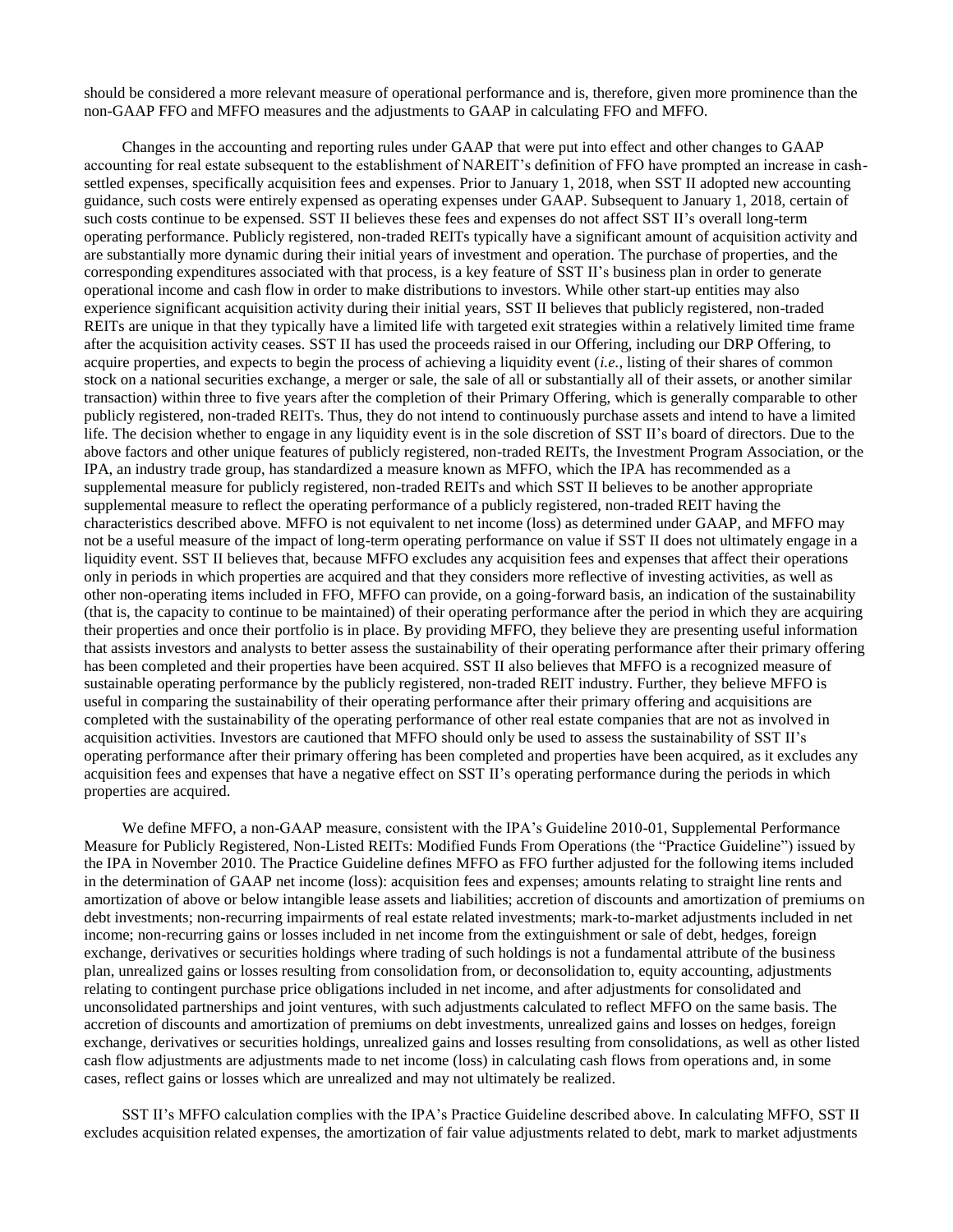recorded in net income related to their derivatives, and the adjustments of such items related to noncontrolling interests. The other adjustments included in the IPA's Practice Guideline are not applicable to SST II for the periods presented. Acquisition fees and expenses are paid in cash by SST II, and they have not set aside or put into escrow any specific amount of proceeds from their offering to be used to fund acquisition fees and expenses. SST II does not intend to fund acquisition fees and expenses in the future from operating revenues and cash flows, nor from the sale of properties and subsequent re-deployment of capital and concurrent incurrence of acquisition fees and expenses. Acquisition fees and expenses include payments to SST II's Advisor and third parties. Certain acquisition related expenses under GAAP are considered operating expenses and as expenses included in the determination of net income (loss) and income (loss) from continuing operations, both of which are performance measures under GAAP. All paid and accrued acquisition fees and expenses will have negative effects on returns to investors, the potential for future distributions, and cash flows generated by SST II, unless earnings from operations or net sales proceeds from the disposition of other properties are generated to cover the purchase price of the property, these fees and expenses and other costs related to such property. In the future, if SST II is not able to raise additional proceeds from their DRP offering or other offerings, this could result in them paying acquisition fees or reimbursing acquisition expenses due to their Advisor, or a portion thereof, with net proceeds from borrowed funds, operational earnings or cash flows, net proceeds from the sale of properties, or ancillary cash flows. As a result, the amount of proceeds available for investment and operations would be reduced, or may incur additional interest expense as a result of borrowed funds.

Further, under GAAP, certain contemplated non-cash fair value and other non-cash adjustments are considered operating non-cash adjustments to net income (loss) in determining cash flows from operations. In addition, SST II views fair value adjustments of derivatives and the amortization of fair value adjustments related to debt as items which are unrealized and may not ultimately be realized or as items which are not reflective of on-going operations and are therefore typically adjusted for when assessing operating performance.

SST II uses MFFO and the adjustments used to calculate it in order to evaluate their performance against other publicly registered, non-traded REITs which intend to have limited lives with short and defined acquisition periods and targeted exit strategies shortly thereafter. As noted above, MFFO may not be a useful measure of the impact of long-term operating performance if SST II does not continue to operate in this manner. SST II believes that their use of MFFO and the adjustments used to calculate it allows them to present their performance in a manner that reflects certain characteristics that are unique to publicly registered, non-traded REITs, such as their limited life, limited and defined acquisition period and targeted exit strategy, and hence that the use of such measures may be useful to investors. For example, acquisition fees and expenses are intended to be funded from the proceeds of SST II's offering and other financing sources and not from operations. By excluding any expensed acquisition fees and expenses, the use of MFFO provides information consistent with management's analysis of the operating performance of the properties. Additionally, fair value adjustments, which are based on the impact of current market fluctuations and underlying assessments of general market conditions, but can also result from operational factors such as rental and occupancy rates, may not be directly related or attributable to their current operating performance. By excluding such charges that may reflect anticipated and unrealized gains or losses, SST II believes MFFO provides useful supplemental information.

Presentation of this information is intended to provide useful information to investors as they compare the operating performance of different REITs, although it should be noted that not all REITs calculate FFO and MFFO the same way, so comparisons with other REITs may not be meaningful. Furthermore, FFO and MFFO are not necessarily indicative of cash flow available to fund cash needs and should not be considered as an alternative to net income (loss) or income (loss) from continuing operations as an indication of our performance, as an alternative to cash flows from operations, which is an indication of our liquidity, or indicative of funds available to fund SST II's cash needs including their ability to make distributions to stockholders. FFO and MFFO should be reviewed in conjunction with other measurements as an indication of performance. MFFO may be useful in assisting management and investors in assessing the sustainability of operating performance in future operating periods, and in particular, after the offering and acquisition stages are complete.

Neither the SEC, NAREIT, nor any other regulatory body has passed judgment on the acceptability of the adjustments that SST II uses to calculate FFO or MFFO. In the future, the SEC, NAREIT or another regulatory body may decide to standardize the allowable adjustments across the publicly registered, non-traded REIT industry and SST II would have to adjust their calculation and characterization of FFO or MFFO.

### **About Strategic Storage Trust II, Inc. ("SST II"):**

SST II is a public non-traded REIT that focuses on stabilized self storage properties. The SST II portfolio currently consists of 83 self storage facilities located in 14 states and Ontario, Canada, comprising approximately 51,300 self storage units and approximately 6.0 million net rentable square feet of storage space.